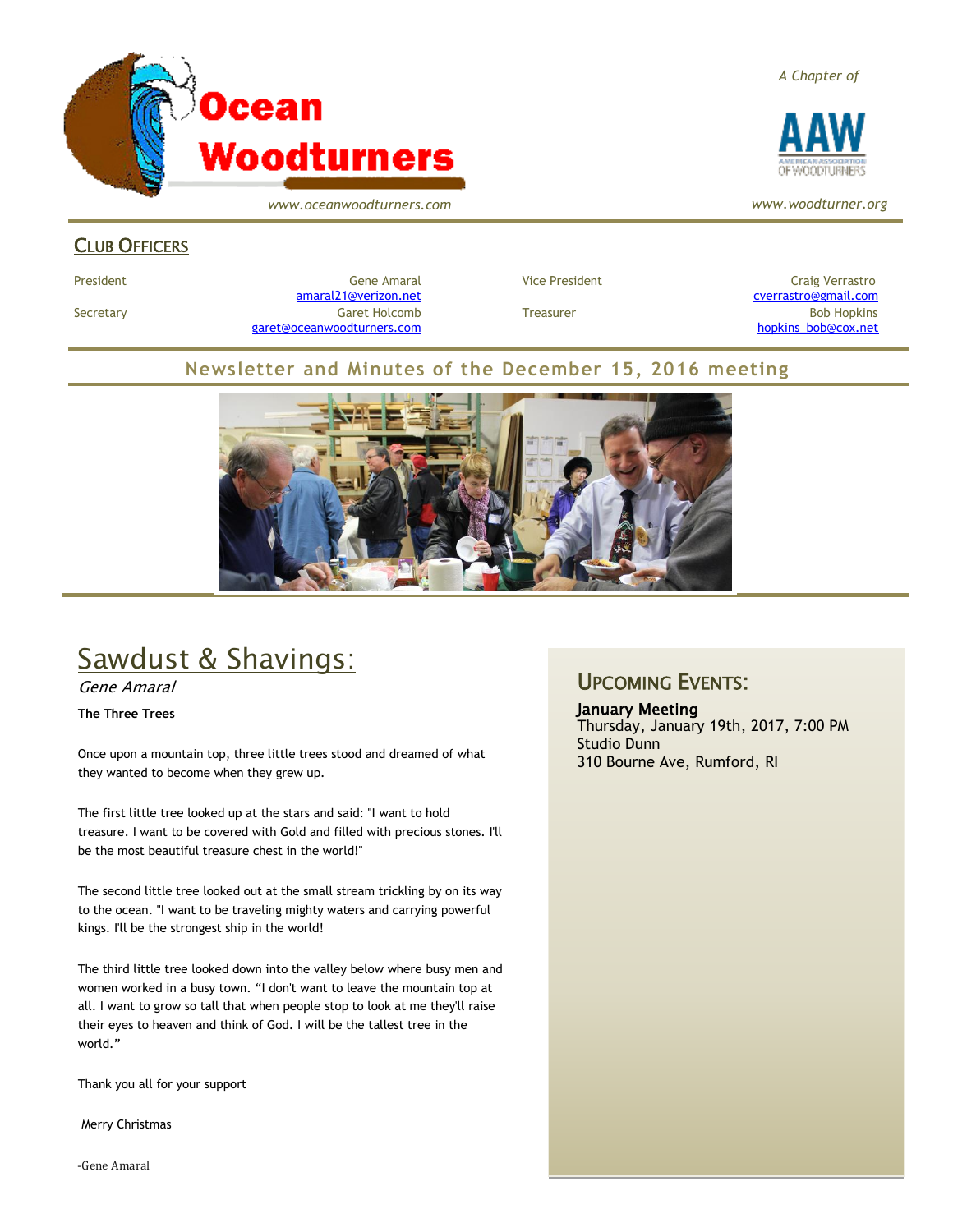## Secretary's Notes

Garet Holcomb

I'd like to take this opportunity to thank Gene Amaral for stepping up as President for this year, and for his long service to our Club. Thanks, Gene, and we look forward to seeing you in the spring!

Also, welcome and congratulations to Roland Lavoie, who was voted in as the new Club President. We look forward to more positive changes in the year to come!

## Treasurer's Report

#### Bob Hopkins

We have a balance of \$2376.80 in the fund, of which \$689 is set aside for the camera find

You can pay your dues directly from the website at <http://www.oceanwoodturners.com/dues.cfm>

Dues: Club dues are \$25 annually. For members who wish to have a printed Newsletter mailed to them monthly, there is an annual charge of \$5 to cover postage, payable with club dues. All payments should be mailed to:

> Bob Hopkins 48 Tilbury Drive, Bristol, RI 02809

### Meeting Minutes

#### Gene opened the meeting with 26 members and 6 guests present

Treasurer's Report - Bob's report was read and accepted by the group

Committee Reports. All committees are looking for help from the membership. Please contact the committee chairs for more info.

| <b>Program Committee:</b>     | No report |
|-------------------------------|-----------|
| <b>Outreach Committee:</b>    | No report |
| <b>Fundraising Committee:</b> | No report |

Elections – The Nominating Committee presented their slate last month, which was voted on this meeting. The slate was accepted in its entirety and carried by the membership with no dissenting votes. The Club Officers for 2017 are:

| President:      | Roland Lavoie      |
|-----------------|--------------------|
| Vice President: | Craig Verrastro    |
| Secretary:      | Garet Holcomb      |
| Treasurer:      | <b>Bob Hopkins</b> |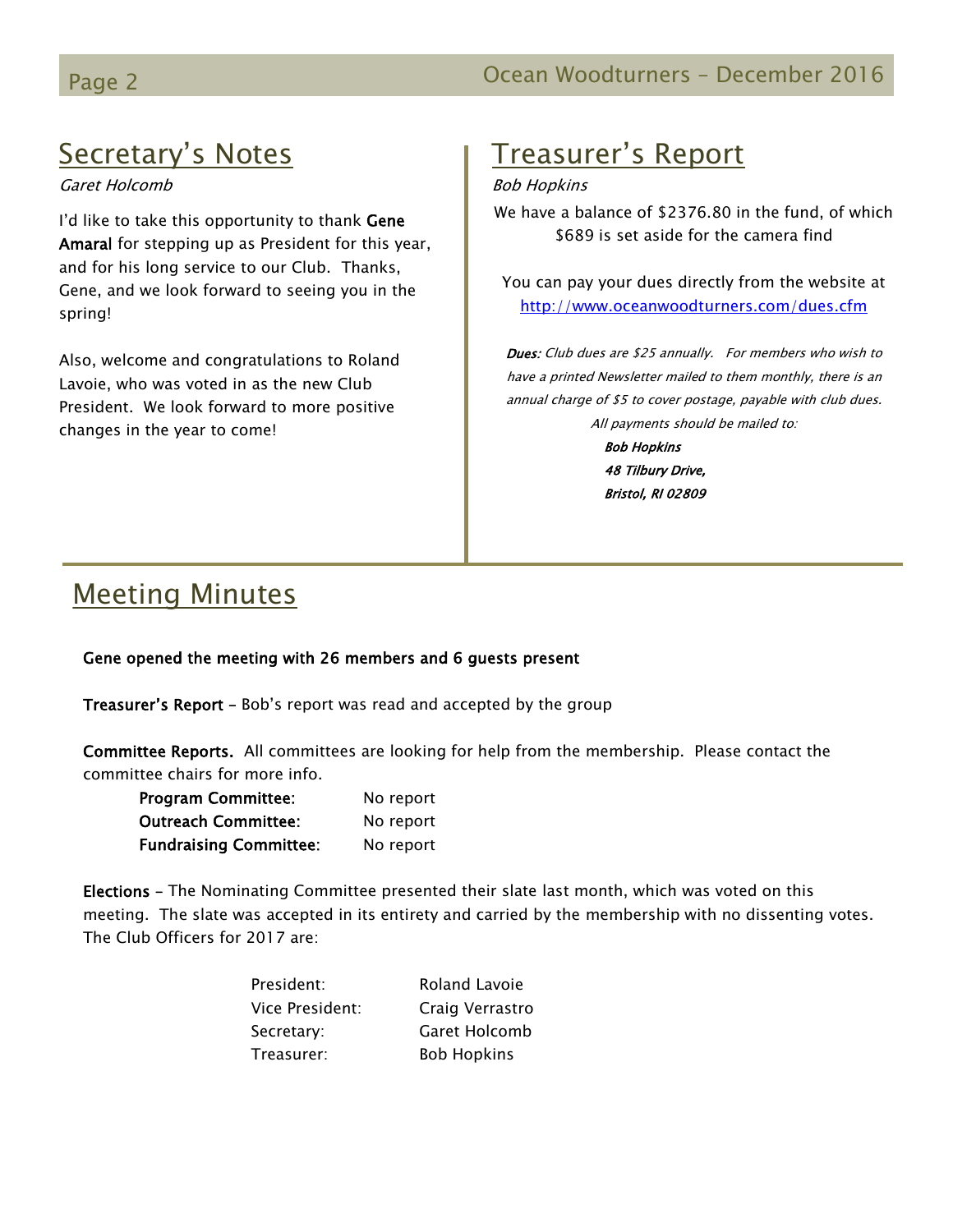# Page 3 Ocean Woodturners – December <sup>2016</sup>

### Show and Tell



Dan Dragon

Dish of unknown species (possibly Cherry), finished in carnauba wax





Charlie and Bob showed their holiday ornaments of various species, and Bob also brought <sup>a</sup> spalted Maple bowl

### Bob Hopkins



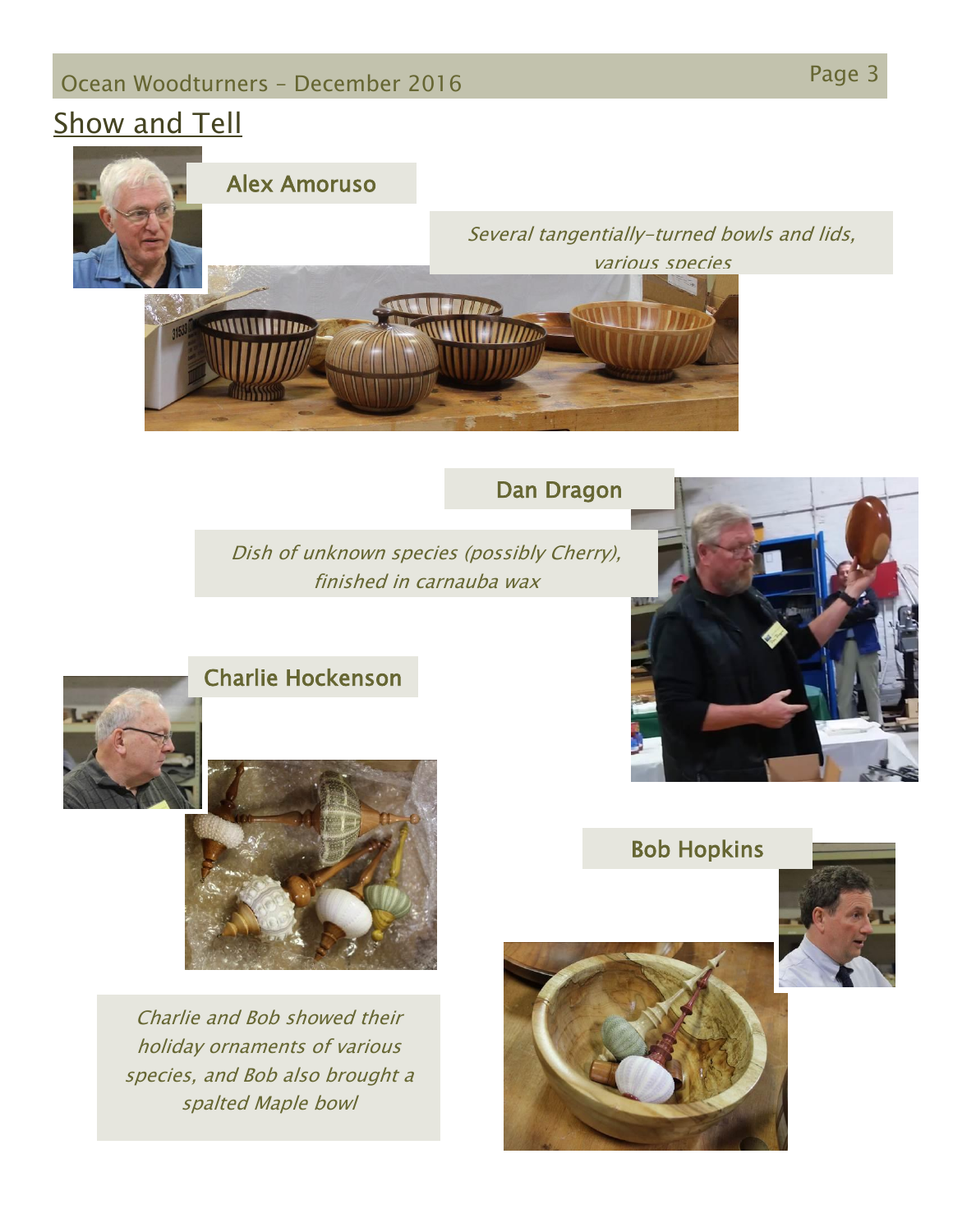# Page 4 **Ocean Woodturners – December 2016**